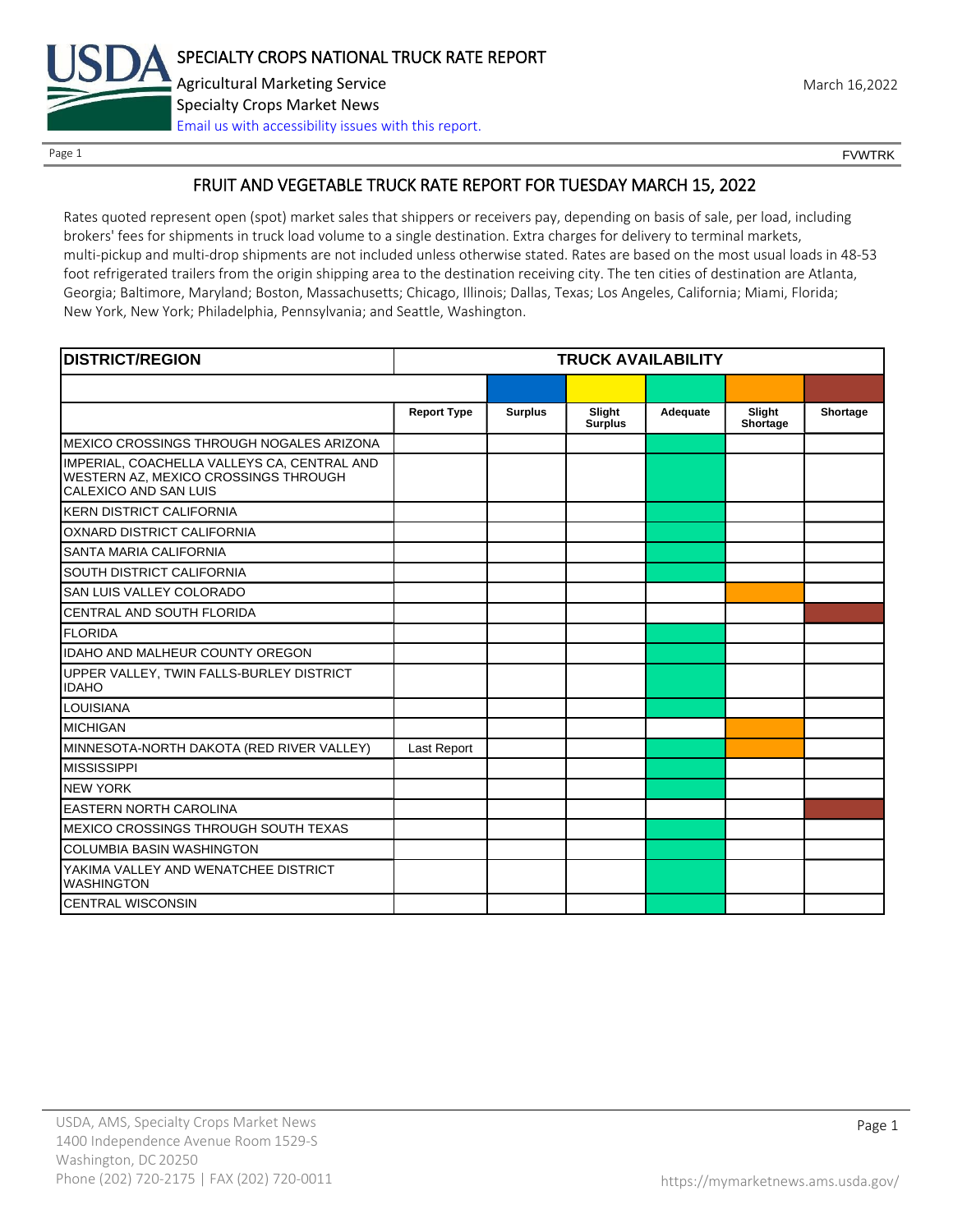

Page 2 FOUNTRK CONTROL CONTROL CONTROL CONTROL CONTROL CONTROL CONTROL CONTROL CONTROL CONTROL CONTROL CONTROL CONTROL CONTROL CONTROL CONTROL CONTROL CONTROL CONTROL CONTROL CONTROL CONTROL CONTROL CONTROL CONTROL CONTROL

### PRICES FOR TUESDAY MARCH 15, 2022

In areas where rates are based on package rates, per-load rates were derived by multiplying the package rate by the number of packages in the most usual load in a 48-53 foot trailer.

#### PERCENTAGE OF CHANGE FROM TUESDAY MARCH 8, 2022 SHOWN IN ()

#### MEXICO CROSSINGS THROUGH NOGALES ARIZONA

#### --BEANS, ROUND GREEN TYPE, CORN, SWEET, CUCUMBERS, EGGPLANT, GRAPEFRUIT, HONEYDEWS, ORANGES, SQUASH, TOMATILLOS, TOMATOES, TOMATOES, CHERRY, TOMATOES, GRAPE TYPE, TOMATOES, PLUM TYPE AND WATERMELONS

|              |          | RANGE     | <b>MOSTLY</b> |         |
|--------------|----------|-----------|---------------|---------|
| Atlanta      | Adequate | 6200-7000 | 6400-6600     | $(-4)$  |
| Baltimore    | Adequate | 7000-7600 | 7400-7400     | (-9)    |
| Boston       | Adequate | 7800-8500 | 8300-8500     | (-5)    |
| Chicago      | Adequate | 5400-6500 | 5600-5900     | $(-6)$  |
| Dallas       | Adequate | 3000-4000 | 3200-3400     | $(-12)$ |
| Los Angeles  | Adequate | 1500-1800 | 1500-1700     | $(-14)$ |
| Miami        | Adequate | 6600-7200 | 6800-7000     | $(-13)$ |
| New York     | Adequate | 7600-8000 | 7800-8000     | $(-10)$ |
| Philadelphia | Adequate | 7600-8000 | 7600-7800     | (-9)    |

IMPERIAL, COACHELLA VALLEYS CA, CENTRAL AND WESTERN AZ, MEXICO CROSSINGS THROUGH CALEXICO AND SAN LUIS

#### --ANISE, BOK CHOY, BROCCOLI, CABBAGE/ FRESH CUT, CAULIFLOWER, CELERY, CHINESE CABBAGE, CILANTRO, ENDIVE, ESCAROLE, GREENS, KALE, LEEKS, LETTUCE, GREEN LEAF, LETTUCE, ICEBERG, LETTUCE, RED LEAF, LETTUCE, ROMAINE, PARSLEY AND SPINACH

|             |          | RANGE      | <b>MOSTLY</b> |      |
|-------------|----------|------------|---------------|------|
| Atlanta     | Adequate | 6400-8700  | 7700-8300     | (-2) |
| Baltimore   | Adequate | 8000-9800  | 8700-9200     | (-2) |
| Chicago     | Adequate | 5800-8000  | 6600-7200     | (-9) |
| Dallas      | Adequate | 4800-7000  | 6000-6500     | (-7) |
| Los Angeles | Adequate | 1500-2100  | 1500-2000     | (-3) |
| New York    | Adequate | 8200-10200 | 9000-9600     | (-5) |
| Seattle     | Adequate | 4500-5500  | 5000-5300     | (-6) |

#### KERN DISTRICT CALIFORNIA

#### --CARROTS

|           |          | RANGE      | <b>MOSTLY</b> |        |
|-----------|----------|------------|---------------|--------|
| Atlanta   | Adequate | 6600-8900  | 7900-8500     | (-2)   |
| Baltimore | Adequate | 8200-10000 | 8900-9400     | (-3)   |
| Boston    | Adequate | 8700-10700 | 9400-10200    | $(-1)$ |
| Chicago   | Adequate | 6000-8200  | 6800-7400     | $(-5)$ |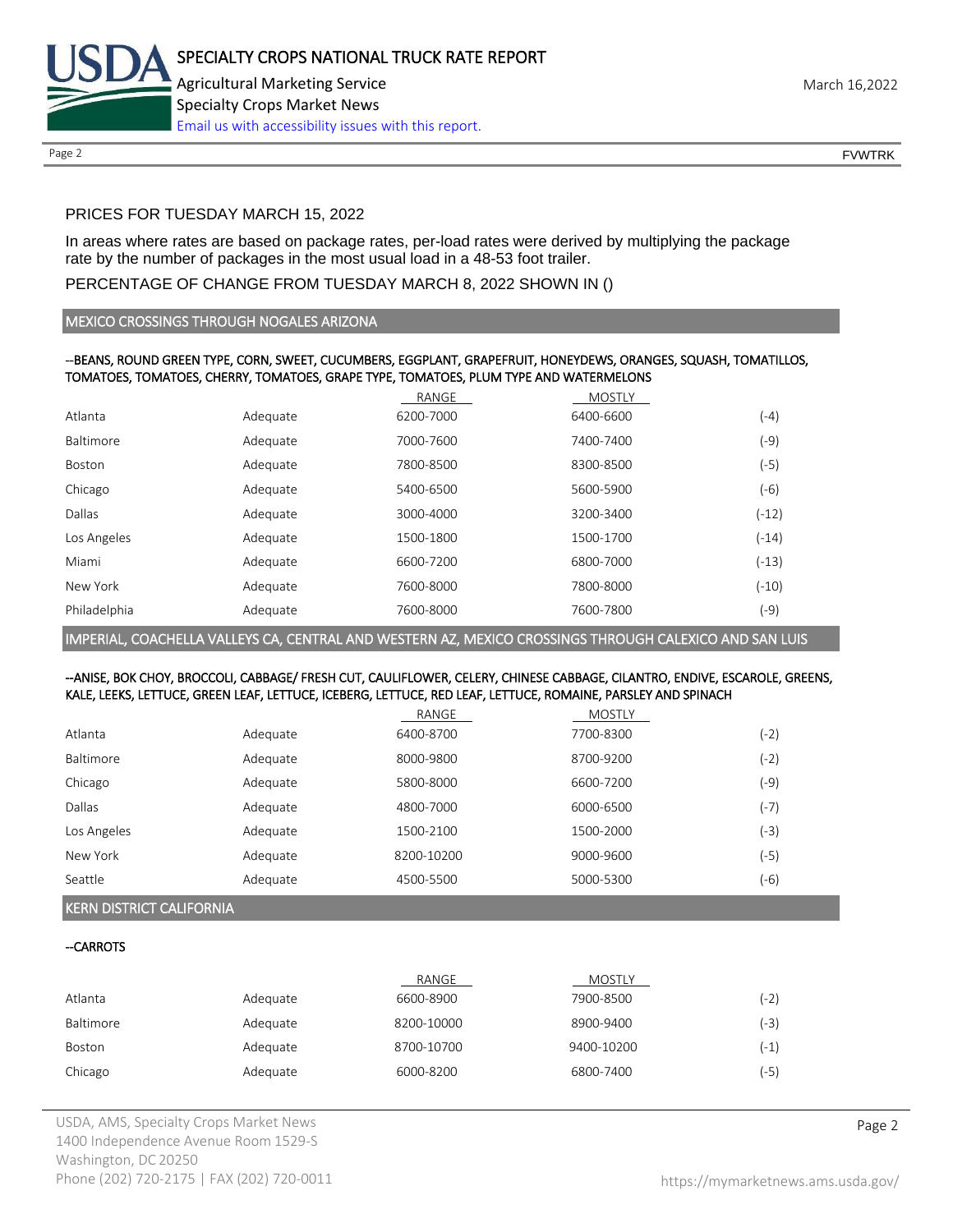

Agricultural Marketing Service **March 16,2022** 

Specialty Crops Market News

| Page 3                              |                                           |                                                                                                |               |                  | <b>FVWTRK</b> |
|-------------------------------------|-------------------------------------------|------------------------------------------------------------------------------------------------|---------------|------------------|---------------|
| Dallas                              | Adequate                                  | 5000-7200                                                                                      | 6200-6700     | $(-6)$           |               |
| OXNARD DISTRICT CALIFORNIA          |                                           |                                                                                                |               |                  |               |
|                                     |                                           | --ARTICHOKES, CABBAGE/ FRESH CUT, CELERY, CILANTRO, GREENS, KALE, LETTUCE, ROMAINE AND PARSLEY |               |                  |               |
|                                     |                                           | RANGE                                                                                          | MOSTLY        |                  |               |
| Atlanta                             | Adequate                                  | 6600-9000                                                                                      | 7900-8500     | $(-2)$           |               |
| Baltimore                           | Adequate                                  | 8200-10000                                                                                     | 8900-9400     | $(-3)$           |               |
| Chicago                             | Adequate                                  | 6000-8200                                                                                      | 6800-7400     | $(-5)$           |               |
| Dallas                              | Adequate                                  | 5000-7200                                                                                      | 6200-6700     | $(-6)$           |               |
| Los Angeles                         | Adequate                                  | 1200-1900                                                                                      |               | (0)              |               |
| Philadelphia                        | Adequate                                  | 8000-10200                                                                                     | 8900-9500     | $(-4)$           |               |
| SANTA MARIA CALIFORNIA              |                                           |                                                                                                |               |                  |               |
| -- BROCCOLI, CAULIFLOWER AND CELERY |                                           |                                                                                                |               |                  |               |
|                                     |                                           | RANGE                                                                                          | <b>MOSTLY</b> |                  |               |
| Baltimore                           | Adequate                                  | 8200-10000                                                                                     | 8900-9400     | $(-3)$           |               |
| Boston                              | Adequate                                  | 8800-10800                                                                                     | 9600-10200    | $(-2)$           |               |
| Chicago                             | Adequate                                  | 6000-8200                                                                                      | 6800-7400     | $(-5)$           |               |
| Dallas                              | Adequate                                  | 5000-7200                                                                                      | 6200-6700     | $(-6)$           |               |
| New York                            | Adequate                                  | 8400-10400                                                                                     | 9200-9800     | $(-4)$           |               |
| Philadelphia                        | Adequate                                  | 8000-10200                                                                                     | 8900-9500     | $(-4)$           |               |
| SOUTH DISTRICT CALIFORNIA           |                                           |                                                                                                |               |                  |               |
|                                     | -- AVOCADOS, LEMONS, ORANGES AND TANGELOS |                                                                                                |               |                  |               |
|                                     |                                           | RANGE                                                                                          | <b>MOSTLY</b> |                  |               |
| Atlanta                             | Adequate                                  | 6800-8700                                                                                      | 7300-7900     | $\left(\right)$  |               |
| Baltimore                           | Adequate                                  | 8500-9800                                                                                      | 8500-9400     | $(-4)$           |               |
| Boston                              | Adequate                                  | 8600-10600                                                                                     | 9400-10100    | $(-4)$           |               |
| Chicago                             | Adequate                                  | 6000-8000                                                                                      | 7100-7900     | $(-3)$           |               |
| Dallas                              | Adequate                                  | 6300-7300                                                                                      | 6300-7100     | $(-4)$           |               |
| New York                            | Adequate                                  | 8200-10000                                                                                     | 8500-9500     | $\left( \right)$ |               |
| Seattle                             | Adequate                                  | 5200-5700                                                                                      |               | $(-4)$           |               |

#### --POTATOES

|           |                 | RANGE     | <b>MOSTLY</b> |     |
|-----------|-----------------|-----------|---------------|-----|
| Atlanta   | Slight Shortage | 4500-4950 |               | (0) |
| Baltimore | Slight Shortage | 6075-6525 |               | (0) |
| Dallas    | Slight Shortage | 2250-2475 |               | (0) |

USDA, AMS, Specialty Crops Market News **Page 3** 1400 Independence Avenue Room 1529-S Washington, DC 20250 Phone (202) 720-2175 | FAX (202) 720-0011 <https://mymarketnews.ams.usda.gov/>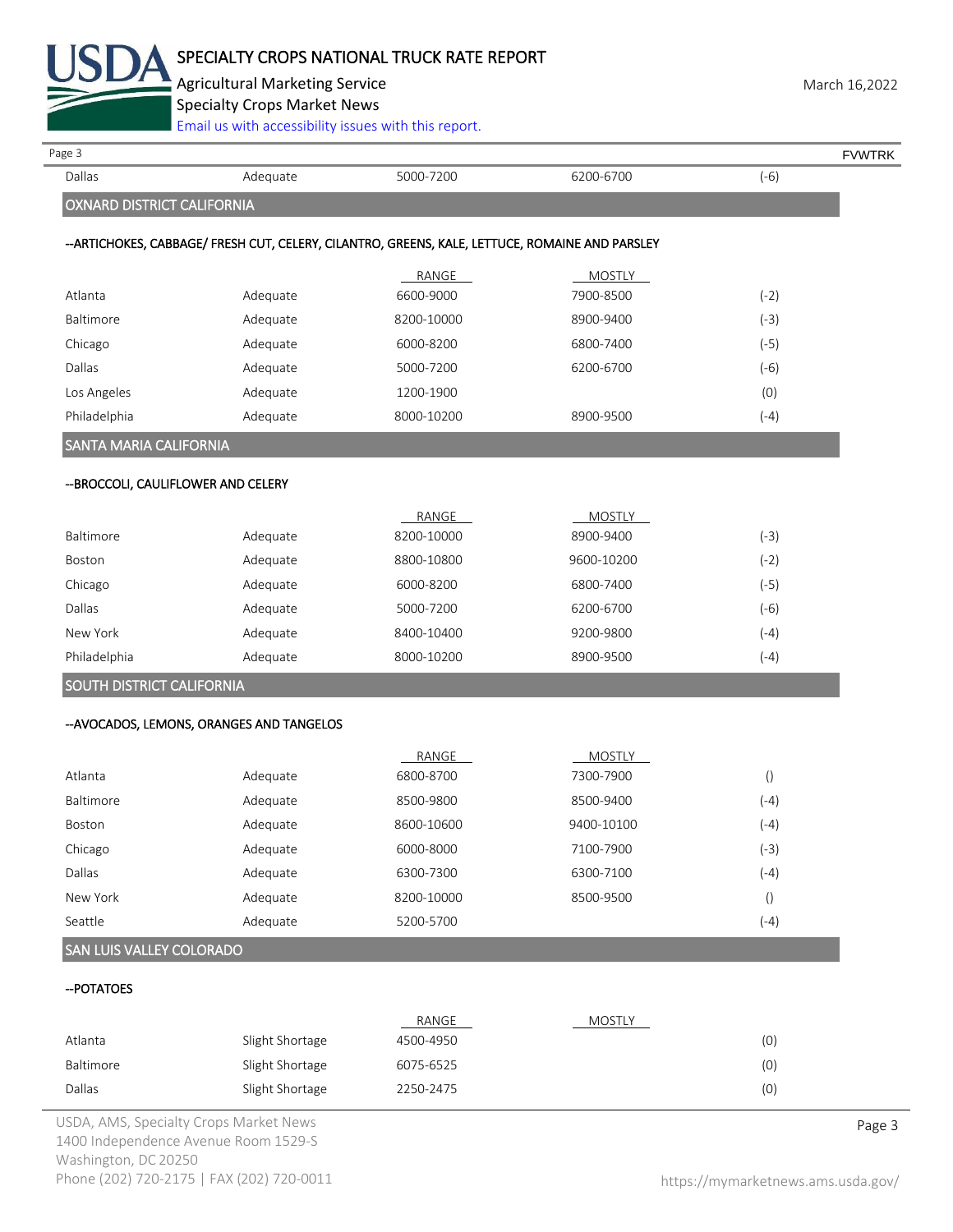

Agricultural Marketing Service **March 16,2022** Specialty Crops Market News

[Email us with accessibility issues with this report.](mailto:mars@ams.usda.gov?subject=508%20Inquiry/Report)

| Page 4       |                 |           | <b>FVWTRK</b> |
|--------------|-----------------|-----------|---------------|
| New York     | Slight Shortage | 6300-6750 | (0)           |
| Philadelphia | Slight Shortage | 6300-6750 | (0)           |
|              |                 |           |               |

#### CENTRAL AND SOUTH FLORIDA

#### --BEANS, CABBAGE, CORN, SWEET, CUCUMBERS, EGGPLANT, ENDIVE, ESCAROLE, OKRA, PEPPERS, BELL TYPE, PEPPERS, OTHER, RADISHES, SQUASH, YELLOW STRAIGHTNECK, SQUASH, ZUCCHINI, STRAWBERRIES, TOMATOES, CHERRY, TOMATOES, GRAPE TYPE AND TOMATOES, PLUM TYPE

|              |          | RANGE     | MOSTLY |         |
|--------------|----------|-----------|--------|---------|
| Atlanta      | Shortage | 1900-2100 |        | $(+18)$ |
| Baltimore    | Shortage | 3500-3800 |        | (0)     |
| Boston       | Shortage | 5000-5200 |        | $(+11)$ |
| Chicago      | Shortage | 3300-3500 |        | $(-3)$  |
| New York     | Shortage | 4800-5000 |        | $(+10)$ |
| Philadelphia | Shortage | 3800-4000 |        | $(+1)$  |

#### FLORIDA

#### --POTATOES

|              |          | RANGE     | <b>MOSTLY</b> |         |
|--------------|----------|-----------|---------------|---------|
| Atlanta      | Adequate | 1200-1400 |               | (+4)    |
| Miami        | Adequate | 800-900   |               | $(+26)$ |
| New York     | Adequate | 4000-4200 |               | $(+14)$ |
| Philadelphia | Adequate | 3000-3500 |               | $(+5)$  |
|              |          |           |               |         |

# IDAHO AND MALHEUR COUNTY OREGON

#### --ONIONS, DRY

|              |          | RANGE       | <b>MOSTLY</b> |     |
|--------------|----------|-------------|---------------|-----|
| Atlanta      | Adequate | 7800-8250   |               | (0) |
| Baltimore    | Adequate | 8000-8800   |               | (0) |
| Boston       | Adequate | 8800-9600   |               | (0) |
| Chicago      | Adequate | 5250-6100   |               | (0) |
| Dallas       | Adequate | 5250-6100   |               | (0) |
| Los Angeles  | Adequate | 2350-3000   |               | (0) |
| Miami        | Adequate | 10100-11000 |               | (0) |
| New York     | Adequate | 8900-9600   |               | (0) |
| Philadelphia | Adequate | 8000-8800   |               | (0) |

# UPPER VALLEY, TWIN FALLS-BURLEY DISTRICT IDAHO

#### --POTATOES

| Atlanta              | Adequate                                  | RANGE<br>7250-8500 | MOSTLY | (0)                                |
|----------------------|-------------------------------------------|--------------------|--------|------------------------------------|
|                      | USDA, AMS, Specialty Crops Market News    |                    |        | Page 4                             |
|                      | 1400 Independence Avenue Room 1529-S      |                    |        |                                    |
| Washington, DC 20250 |                                           |                    |        |                                    |
|                      | Phone (202) 720-2175   FAX (202) 720-0011 |                    |        | https://mymarketnews.ams.usda.gov/ |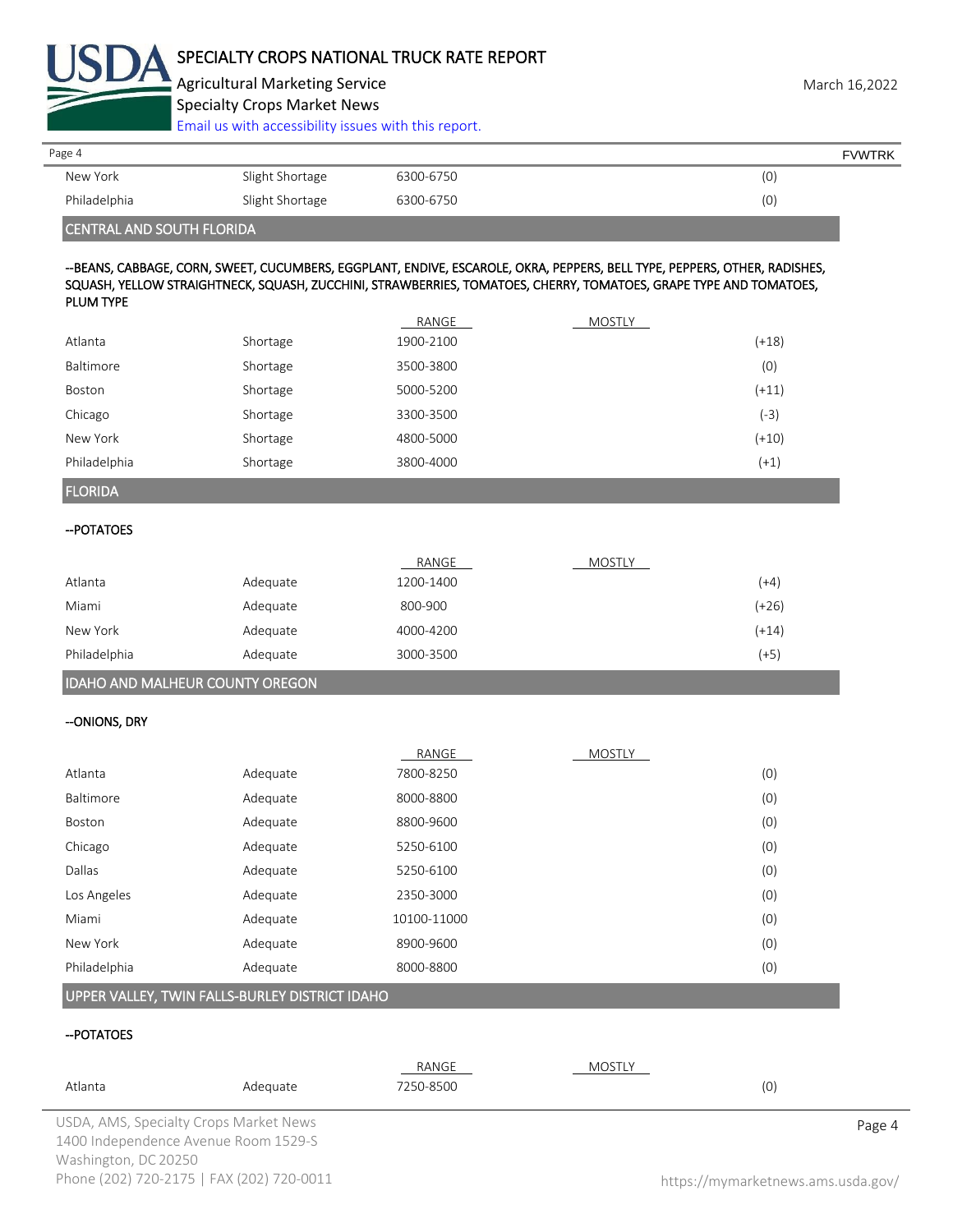

# SPECIALTY CROPS NATIONAL TRUCK RATE REPORT

Agricultural Marketing Service **March 16,2022** Specialty Crops Market News

[Email us with accessibility issues with this report.](mailto:mars@ams.usda.gov?subject=508%20Inquiry/Report)

| Page 5                                 |                                           |            |               |        | <b>FVWTRK</b> |
|----------------------------------------|-------------------------------------------|------------|---------------|--------|---------------|
| Baltimore                              | Adequate                                  | 7800-9000  |               | (0)    |               |
| Boston                                 | Adequate                                  | 9250-10500 |               | (0)    |               |
| Chicago                                | Adequate                                  | 4250-5800  |               | (0)    |               |
| Dallas                                 | Adequate                                  | 4500-5650  |               | (0)    |               |
| Los Angeles                            | Adequate                                  | 2250-3500  |               | (0)    |               |
| Miami                                  | Adequate                                  | 8800-9650  |               | (0)    |               |
| New York                               | Adequate                                  | 8800-9250  |               | (0)    |               |
| Philadelphia                           | Adequate                                  | 8000-9250  |               | (0)    |               |
| <b>LOUISIANA</b>                       |                                           |            |               |        |               |
| --SWEET POTATOES                       |                                           |            |               |        |               |
|                                        |                                           | RANGE      | <b>MOSTLY</b> |        |               |
| Boston                                 | Adequate                                  | 6000-6400  |               | $(+2)$ |               |
| New York                               | Adequate                                  | 5600-6200  | 6000-6000     | $(+3)$ |               |
| <b>MICHIGAN</b>                        |                                           |            |               |        |               |
| --APPLES                               |                                           |            |               |        |               |
|                                        |                                           | RANGE      | <b>MOSTLY</b> |        |               |
| Atlanta                                | Slight Shortage                           | 3900-4200  |               | (0)    |               |
| Baltimore                              | Slight Shortage                           | 3400-3600  |               | (0)    |               |
| Chicago                                | Slight Shortage                           | 1200-1400  |               | (0)    |               |
| Dallas                                 | Slight Shortage                           | 3600-3800  |               | (0)    |               |
| New York                               | Slight Shortage                           | 4000-4300  |               | (0)    |               |
| Philadelphia                           | Slight Shortage                           | 3800-4100  |               | (0)    |               |
|                                        | MINNESOTA-NORTH DAKOTA (RED RIVER VALLEY) |            |               |        |               |
| <b>LAST REPORT</b><br>-- POTATOES      |                                           |            |               |        |               |
|                                        |                                           | RANGE      | <b>MOSTLY</b> |        |               |
| Atlanta                                | Adequate                                  | 6020-6450  | 6450          | (0)    |               |
| Boston                                 | Slight Shortage                           | 5805-7740  |               | (0)    |               |
| Chicago                                | Adequate                                  | 2580-3010  |               | (0)    |               |
| Dallas                                 | Adequate                                  | 4730-6020  | 4730          | (0)    |               |
| <b>MISSISSIPPI</b>                     |                                           |            |               |        |               |
| -- SWEET POTATOES                      |                                           |            |               |        |               |
|                                        |                                           | RANGE      | <b>MOSTLY</b> |        |               |
| Atlanta                                | Adequate                                  | 1600-1800  |               | (0)    |               |
| Chicago                                | Adequate                                  | 2000-2800  | 2400-2800     | $(+4)$ |               |
| <b>NEW YORK</b>                        |                                           |            |               |        |               |
| USDA, AMS, Specialty Crops Market News |                                           |            |               |        | Page 5        |

1400 Independence Avenue Room 1529-S Washington, DC 20250 Phone (202) 720-2175 | FAX (202) 720-0011 <https://mymarketnews.ams.usda.gov/>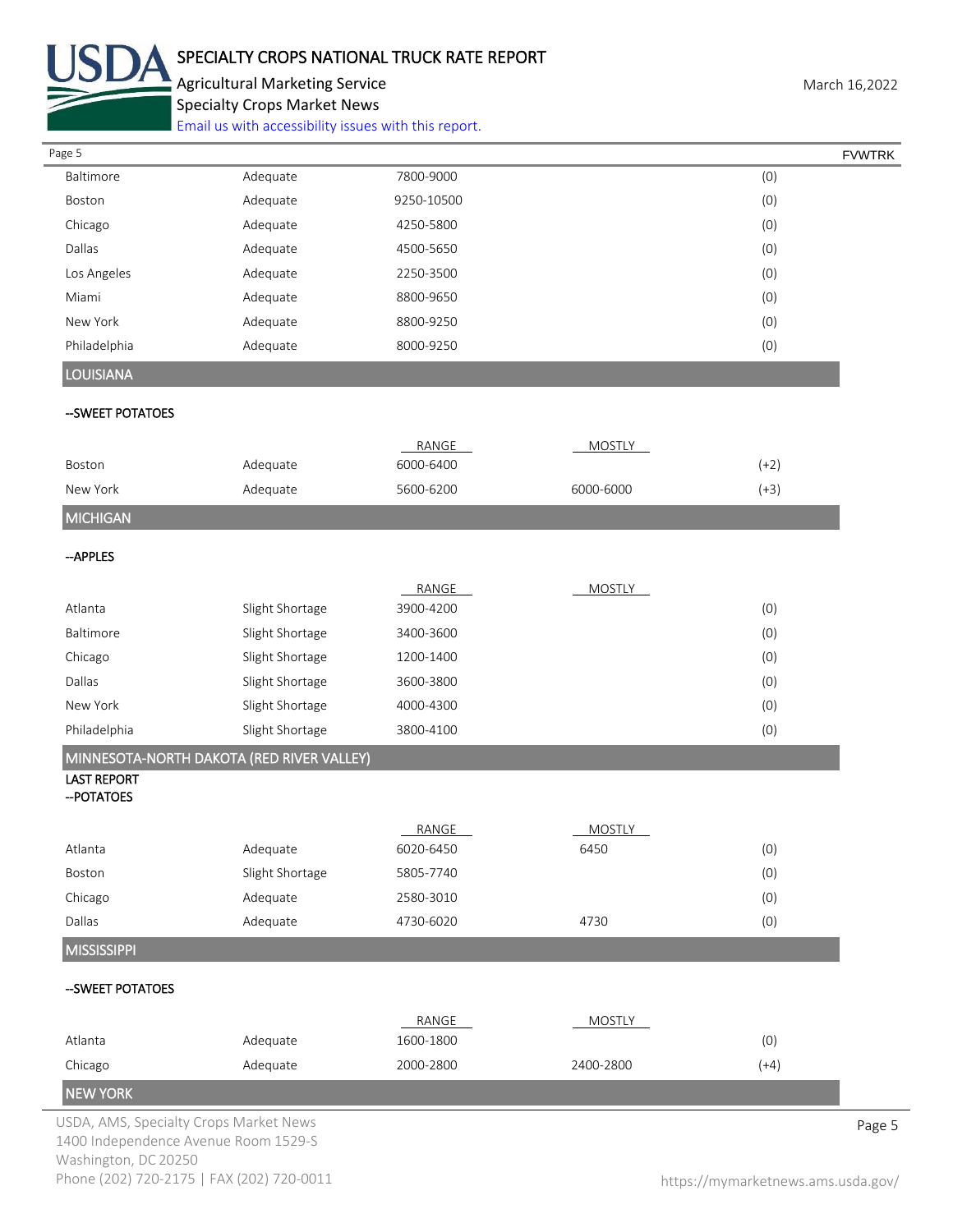

Agricultural Marketing Service **March 16,2022** Specialty Crops Market News

[Email us with accessibility issues with this report.](mailto:mars@ams.usda.gov?subject=508%20Inquiry/Report)

Page 6 FVWTRK

| --APPLES                      |          |           |               |         |
|-------------------------------|----------|-----------|---------------|---------|
|                               |          | RANGE     | <b>MOSTLY</b> |         |
| Atlanta                       | Adequate | 5500-6500 |               | $(+30)$ |
| Baltimore                     | Adequate | 3000-4000 |               | $(+35)$ |
| Boston                        | Adequate | 2000-4000 | 3000-3800     | $(-7)$  |
| Miami                         | Adequate | 6000-7000 |               | $(+10)$ |
| New York                      | Adequate | 3000-3500 | 3300-3500     | $(+5)$  |
| Philadelphia                  | Adequate | 2000-5000 | 3000-3500     | (0)     |
|                               |          |           |               |         |
| <b>EASTERN NORTH CAROLINA</b> |          |           |               |         |
| --SWEET POTATOES              |          |           |               |         |
|                               |          | RANGE     | <b>MOSTLY</b> |         |
| Atlanta                       | Shortage | 2800-2800 |               | (0)     |
| Baltimore                     | Shortage | 2200-2200 |               | (0)     |
| Boston                        | Shortage | 4250-4250 |               | (0)     |
| Chicago                       | Shortage | 5000-5000 |               | (0)     |

| MEXICO CROSSINGS THROUGH SOUTH TEXAS |          |           |     |
|--------------------------------------|----------|-----------|-----|
| Philadelphia                         | Shortage | 2500-2800 | (0) |
| New York                             | Shortage | 2800-3000 | (0) |
| Miami                                | Shortage | 3000-3000 | (0) |

#### --BROCCOLI, CARROTS, CHAYOTE, CILANTRO, CUCUMBERS, GRAPEFRUIT, LIMES, MANGOES, ORANGES, PAPAYA, PEPPERS, ANAHEIM, PEPPERS, BELL TYPE, PEPPERS, HABANERO, PEPPERS, JALAPENO, PEPPERS, POBLANO, PEPPERS, SERRANO, PINEAPPLES, TOMATILLOS, TOMATOES, TOMATOES, GRAPE TYPE, TOMATOES, PLUM TYPE AND WATERMELONS

|                                  |          | RANGE     | <b>MOSTLY</b> |        |
|----------------------------------|----------|-----------|---------------|--------|
| Atlanta                          | Adequate | 4200-5000 | 4400-4700     | $(+1)$ |
| Baltimore                        | Adequate | 6500-7500 | 6600-7000     | $(-8)$ |
| <b>Boston</b>                    | Adequate | 7800-8200 | 8000-8200     | (-4)   |
| Chicago                          | Adequate | 4800-5400 | 5200-5200     | (0)    |
| Dallas                           | Adequate | 2000-2300 | 2000-2200     | (0)    |
| Los Angeles                      | Adequate | 3800-5000 | 4200-4200     | $(-5)$ |
| Miami                            | Adequate | 5000-5600 | 5200-5400     | $(+8)$ |
| New York                         | Adequate | 7800-8200 |               | $(-2)$ |
| Philadelphia                     | Adequate | 6500-7800 | 7600-7800     | $(+1)$ |
| Seattle                          | Adequate | 7600-8400 |               | $(+4)$ |
| <b>COLUMBIA BASIN WASHINGTON</b> |          |           |               |        |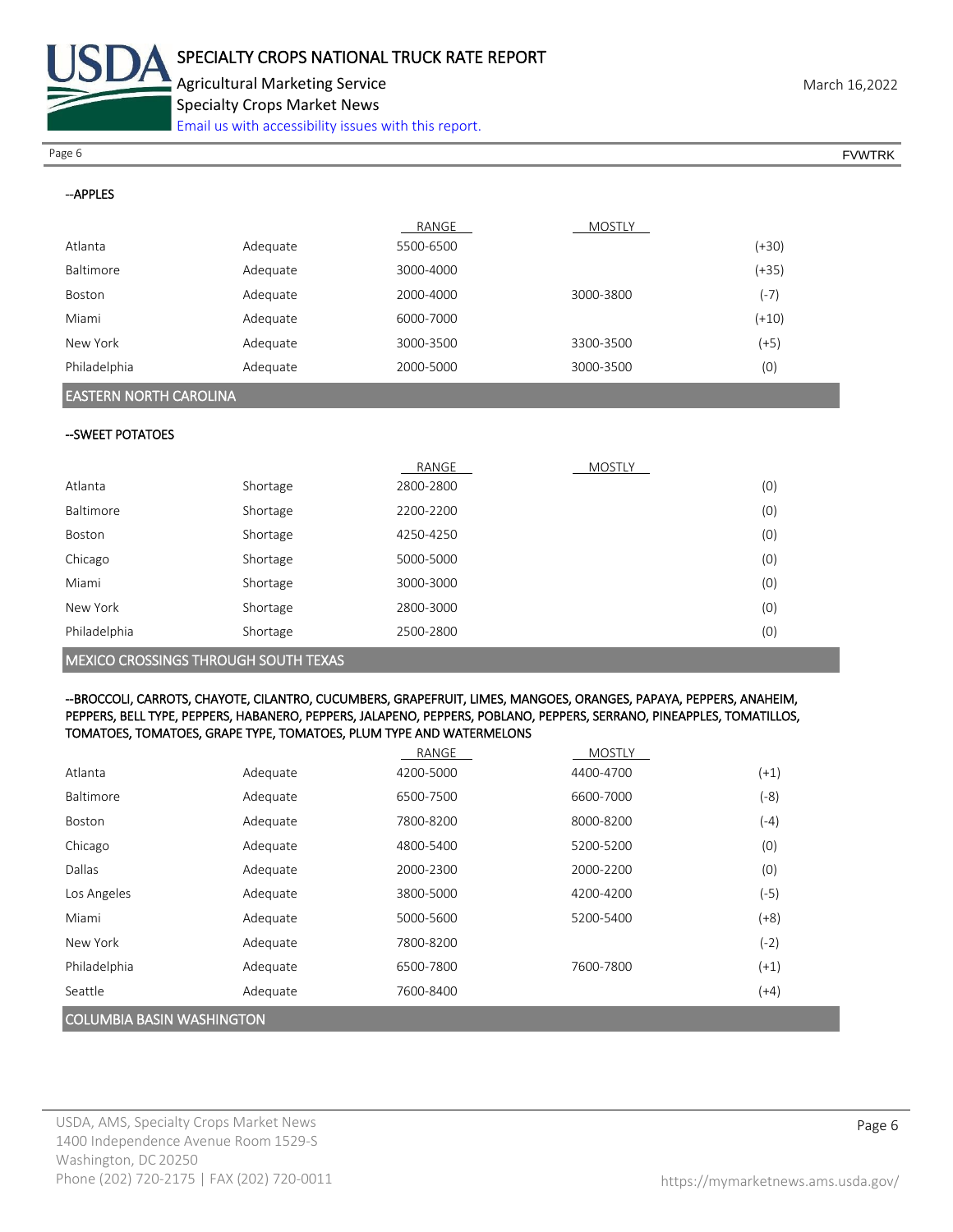

Agricultural Marketing Service **March 16,2022** Specialty Crops Market News

[Email us with accessibility issues with this report.](mailto:mars@ams.usda.gov?subject=508%20Inquiry/Report)

| Page 7                      |                                                 |             |               |         | <b>FVWTRK</b> |
|-----------------------------|-------------------------------------------------|-------------|---------------|---------|---------------|
| -- ONIONS, DRY AND POTATOES |                                                 |             |               |         |               |
|                             |                                                 | RANGE       | <b>MOSTLY</b> |         |               |
| Atlanta                     | Adequate                                        | 9200-9700   |               | (0)     |               |
| Dallas                      | Adequate                                        | 6800-8100   |               | (0)     |               |
| Los Angeles                 | Adequate                                        | 3500-4200   |               | (0)     |               |
| Miami                       | Adequate                                        | 10000-12500 |               | (0)     |               |
| New York                    | Adequate                                        | 11000-12000 |               | (0)     |               |
|                             | YAKIMA VALLEY AND WENATCHEE DISTRICT WASHINGTON |             |               |         |               |
| -- APPLES AND PEARS         |                                                 |             |               |         |               |
|                             |                                                 | RANGE       | MOSTLY        |         |               |
| Atlanta                     | Adequate                                        | 8500-10000  | 8800-9500     | $(-6)$  |               |
| Baltimore                   | Adequate                                        | 9300-10500  | 9300-9800     | $(-1)$  |               |
| Boston                      | Adequate                                        | 9700-11500  | 10000-10800   | $(-2)$  |               |
| Chicago                     | Adequate                                        | 6800-8000   | 7000-7800     | $(-1)$  |               |
| Dallas                      | Adequate                                        | 7300-8600   | 7500-8300     | $(-2)$  |               |
| Los Angeles                 | Adequate                                        | 3000-3800   | 3200-3700     | $(-3)$  |               |
| Miami                       | Adequate                                        | 10200-12000 | 10500-11500   | $(-2)$  |               |
| New York                    | Adequate                                        | 9600-11000  | 9800-10500    | (0)     |               |
| Philadelphia                | Adequate                                        | 9300-10800  | 9500-10000    | (0)     |               |
| Seattle                     | Adequate                                        | 1200-1600   | 1200-1400     | $(-4)$  |               |
| <b>CENTRAL WISCONSIN</b>    |                                                 |             |               |         |               |
| -- ONIONS, DRY AND POTATOES |                                                 |             |               |         |               |
|                             |                                                 | RANGE       | <b>MOSTLY</b> |         |               |
| Atlanta                     | Adequate                                        | 4675-5525   | 5000-5525     | $(+11)$ |               |
| Baltimore                   | Adequate                                        | 4250-5200   |               | $(+3)$  |               |
| Boston                      | Adequate                                        | 5100-6000   |               | $(+12)$ |               |
|                             |                                                 |             |               |         |               |

Chicago Adequate 1200-1913 1488-1913 (+32) Miami Adequate 6000-6800 (-4) New York Adequate 5100-5950 5100-5500 (+5) Philadelphia Adequate 4250-5200 5100-5200 (+12)